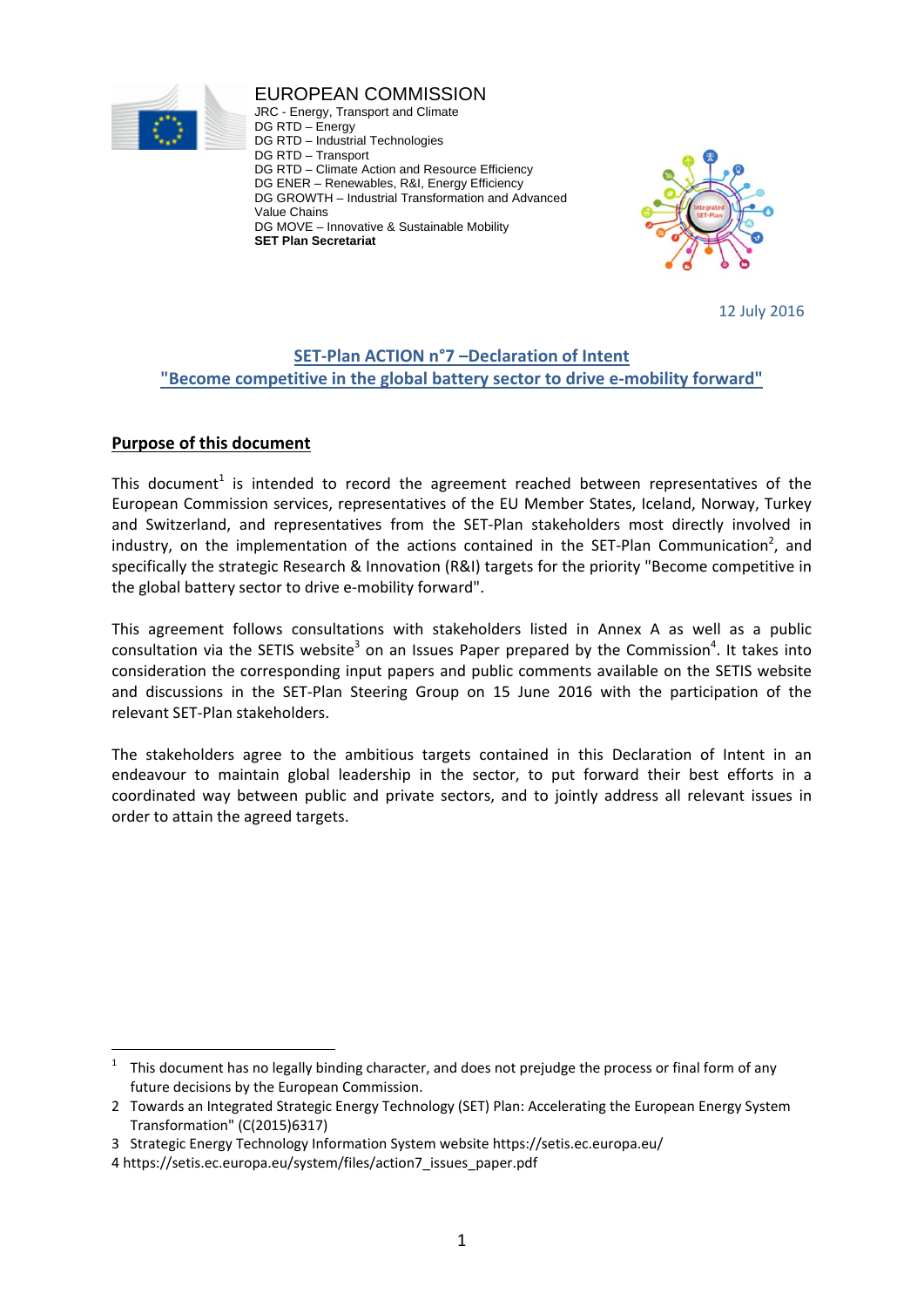### **Introduction**

The Energy Union strategy [1], adopted by the European Commission and endorsed by the Council, is built on the ambition to achieve a fundamental cost-effective transformation of Europe's energy system. This will be achieved by moving to more flexible, more decentralized, more integrated and therefore smarter, more sustainable, secure and competitive ways of delivering energy to consumers. One of the core priorities of the Energy Union strategy is to speed up energy efficiency and decarbonisation of transport through Research and Innovation (R&I) in e-mobility. The strategy will put the EU at the forefront of the next generation of clean transport technologies and energy storage solutions with the aim of turning these into a motor for growth, jobs and competitiveness. Within the fifth dimension of the Energy Union strategy dealing with Research, Innovation and Competitiveness, the integrated SET‐Plan will steer European energy R&I designed to accelerate the energy system transformation.

E‐mobility facilitates the reduction of greenhouse gas (GHG) emissions through the electrification and consequent decarbonisation of transport. Road transport accounts for some 80% of all GHG emissions related to transport [2] and so electrification in this sector has massive potential for decarbonisation. At the same time e‐mobility provides an opportunity for enhancing EU industrial competitiveness, a major enabler of future economic growth and job creation, in addition to providing benefits in terms of energy security, health and environmental protection [3].

Traction batteries are considered a Key Enabling Technology in electric vehicle (EV) drive trains [4]. Current traction batteries are to a large extent based on lithium‐ion (Li‐ion) chemistry, however in the future other lithium (Li) and non‐Li based chemistries are expected to gain ground. In recent years the development of hybrid electric vehicle (HEV) batteries has yielded a relatively mature generation of vehicles (nearly 2 million HEVs had been sold worldwide cumulatively up to 2014 [5]). More recently the focus of battery development has shifted towards higher energy systems specifically suited for Plug-In Hybrid Vehicles (PHEV) and Battery Electric Vehicles (BEV). Since BEVs are more demanding in terms of energy density and power requirements, development of batteries for BEVs drives R&I in the field. Development of hybridization of several storage technologies may also contribute to meet these performance requirements. Different vehicle categories will benefit from these developments, mainly passenger and light duty vehicles, but also 2‐3 wheelers, quadricycles, short range heavy duty vehicles (buses and trucks), and fuel cell electric vehicles (FCEV).

As important as they are, evolutionary and/or disruptive technology improvements achieved through R&I are not sufficient to drive EU competitiveness in the battery sector, which is explicitly targeted in this Key Action. Competitiveness in this sector also hinges on having a stable and secure battery manufacturing base. The EU has a leading position in the lead-acid battery industry with well-developed battery producing capacities. Furthermore the EU maintains a strong position in lithium-ion cells and other chemistries (sodium nickel chloride, i.e. "Zebra") for niche applications (e.g. aviation/space/military) and this could be beneficial for the e‐mobility sector. However unlike in Asia, a significant European automotive cell manufacturing capacity does not exist for mainstream traction battery cells, especially Li‐ion and NiMH. This despite the EU's strong car manufacturing industry which is expected to maintain its strong position also in EV production, although arguably their actions to date have not been aggressive enough compared with some newcomers who have less legacy investments to protect. To reverse foreign dominance of the battery cell manufacturing industry an opportunity exists for Europe to "break into" this by exploiting European R&I competences in disruptive battery technologies and to extrapolate these competences to the development of a corresponding battery cell manufacturing base. Where possible, synergies with existing EU battery business should be exploited for upscaling manufacturing processes to mass production.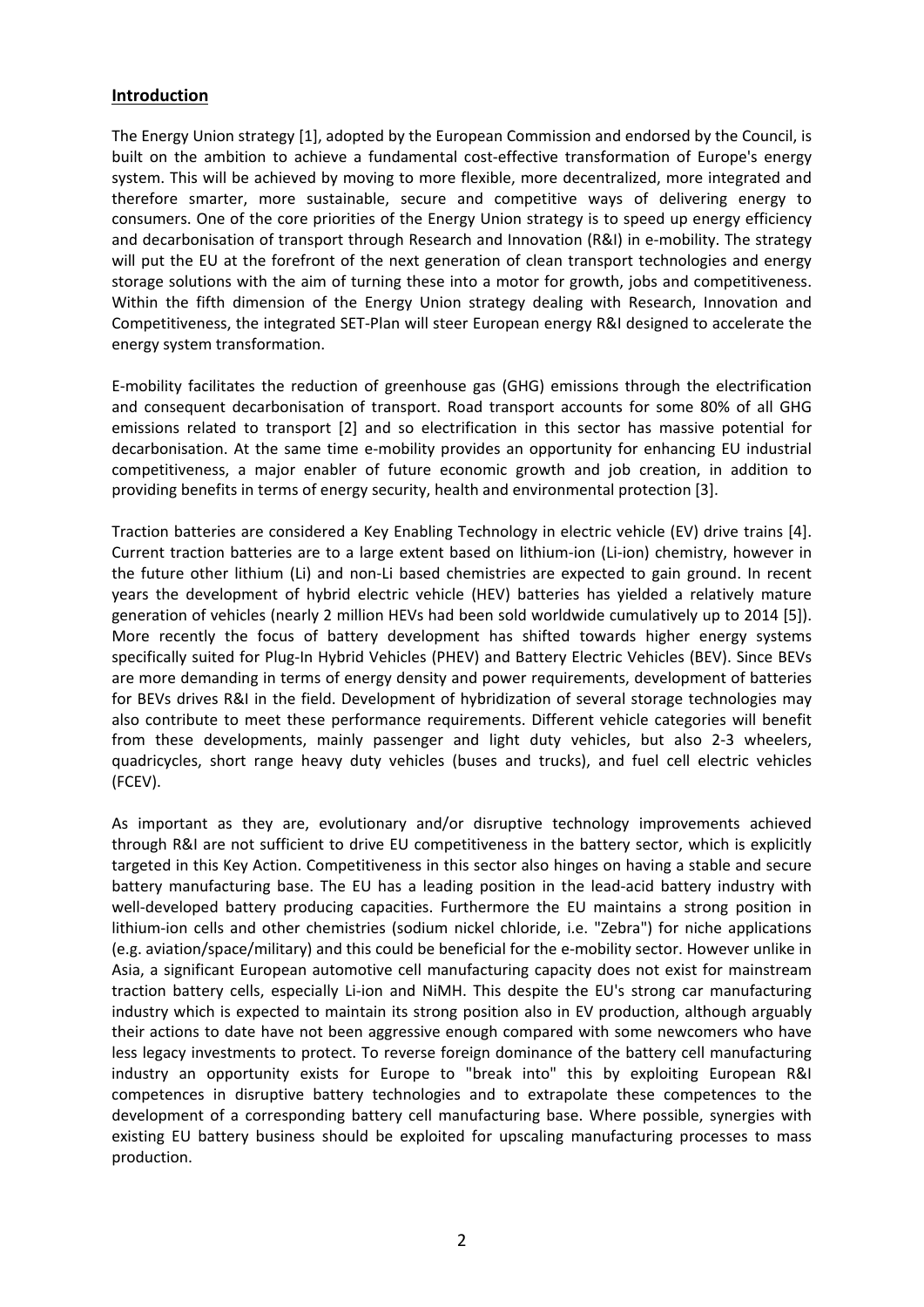The lack of an EU automotive battery cell manufacturing base leads to a dependence on battery cells imported from Asia, forcing EU's car manufacturing industry to purchase 'off the shelf' cells. This endangers OEM's competitive advantage because of security of supply chain issues, increased costs due to transportation, loss of part of the value, time delays, relinquished control on quality and limitations on design options. It also raises concerns related to the potential loss of Europe's knowledge base [4, 6, 7]. Initiatives have been triggered to address this situation. As an example, at least one Member State has recently started discussions to set up a national or even European cell production capacity. This can be seen in the context of a prospective alliance between certain OEMs to manufacture next-generation batteries. Another approach is to stimulate foreign investment by way of establishing foreign manufacturing plants in the EU – as Japanese and Korean companies already did. The US also followed this approach. Still, establishing a European battery cell manufacturing base is not a panacea since dependencies related to the supply of raw materials will remain [8‐11].

Manufacturing capacities should however be considered over the whole battery value chain – from powder to power ‐ including advanced materials development and production technologies, cell manufacturing, pack assembly and system integration for current lithium-ion technologies and also for emerging and future technologies. Although EU industry has a good knowledge and has some production base in all segments of the battery value chain, it is far from being self‐sufficient (and hence is relying on imports) particularly for basic materials and battery cells. EU industry is however active in the production and supply of some basic materials, in cell integration and packaging, in battery control, power electronics, in battery plant manufacturing, cell integration and pack assembly, battery recycling, and system integration. In addition the EU has globally recognised academic and research institutions in the field with good links with OEMs and battery manufacturers.

To ensure EU competitiveness in the global battery sector in a strategic and cost-effective manner a holistic approach covering different aspects is needed:

- Potential uses for batteries beyond e‐mobility applications need to be exploited. Examples include the use of static batteries for EV fast charging stations and battery energy storage systems in households (either standalone battery systems or EV batteries in vehicle‐to‐home configurations) or as utility scale grid connected assets, relevant to Key Actions 3 and 4 of the SET Plan [1], respectively. The automotive sector is leading Li batteries development and as result Li batteries have shown a significant cost reduction during last years. Li batteries for grid connected stationary applications have different requirements; however they can highly benefit from the automotive sector achievements. Exploitation of R&I synergies between these applications would facilitate the achievement of increased battery systems performance and safety while decreasing production costs and avoiding duplication of efforts. The Levelized Cost of Electricity (LCOE) of the services provided by stationary batteries to the power system will decrease thanks to the progress in the EV sector. There is also a need to establish a manufacturing chain for these different applications, which could lead to a much needed critical mass in the size of the first-use Li-ion battery market. It also opens a potentially interesting "second life" market for automotive batteries.
- Widespread deployment of any innovative, disruptive technology requires significant transformations of the product value chain, development cycles and associated technologies and services. Acknowledging this, the SET Plan [12] underpins the importance of promoting new investments at all stages of the innovation chain. For battery technologies and systems, such investments are to be done in a coordinated way to leverage European public and private investments, thereby covering the expected high cost of R&I and the upscaling of manufacturing processes to mass production scale for Li‐ and future non‐Li based batteries, primarily for automotive but also for selected energy storage applications.
- It is important to take into account barriers such as different Member States' approaches on industrial policy, lack of fit-for-purpose standards, chronic difficulties for incubation (e.g.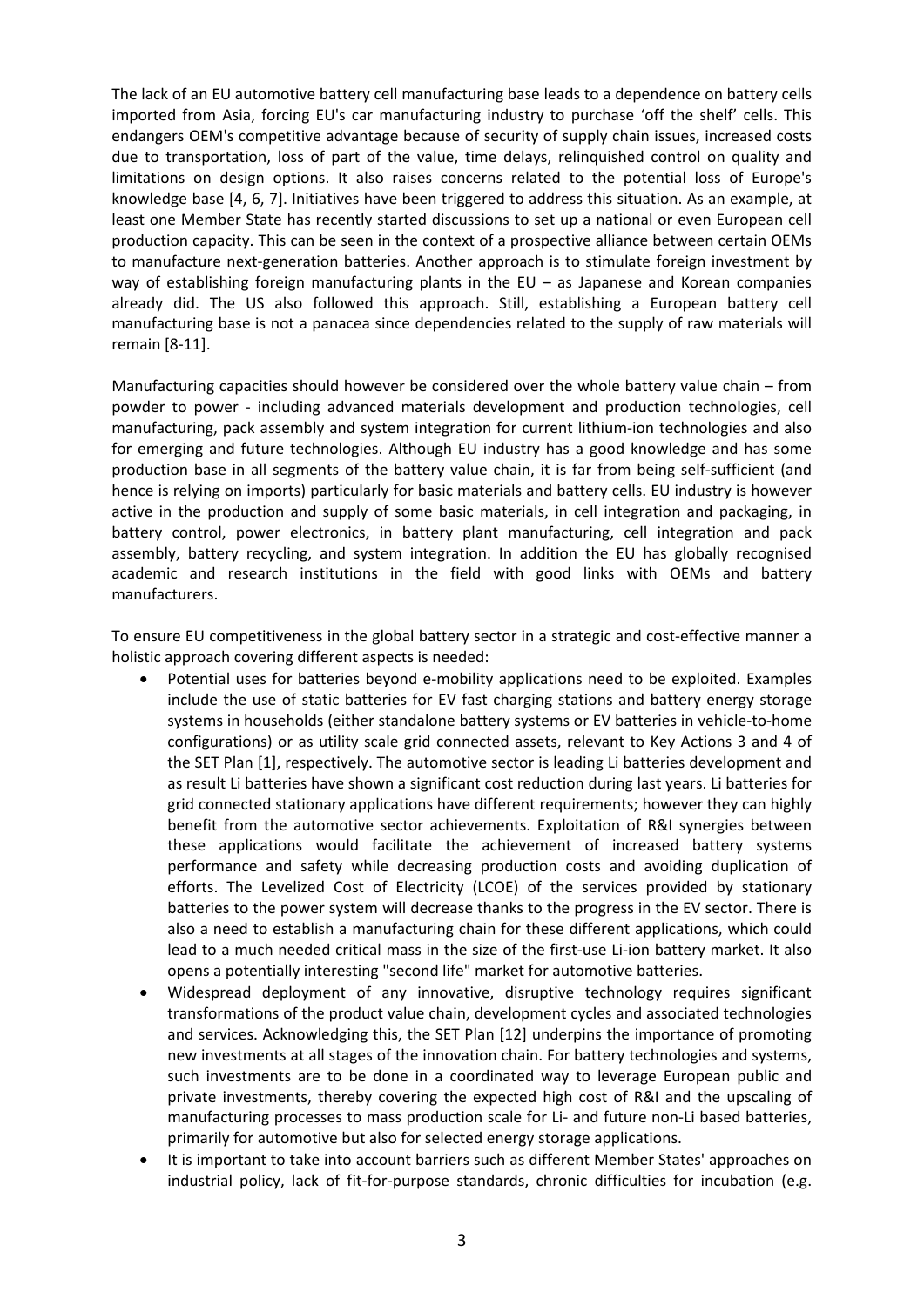access to finance), the lack of skilled and educated workforce, and specifically uncoordinated and incompatible regulatory and legal frameworks. Concerning the latter, adoption of global regulatory safety requirements for e-vehicles under development by UNECE will guarantee more regulatory stability and thereby facilitate economies of scale.

- The business case for batteries particularly batteries for e-mobility needs to be supported. This can be achieved through policy‐pull measures, as for instance with Directive 2014/94/EU which requires the deployment of a certain level of charging infrastructure in Member States. In fact, sales of e‐vehicles are picking up in some countries such as the Netherlands and Norway which could effectively act as pioneers and lead the way to a quicker rate of e‐vehicle uptake in other countries. This of course will be crucial to ensure the profitability of EU battery manufacturing capabilities once they are created or expanded. While market uptake aspects fall outside the scope of the SET Plan, they will be addressed by the Strategic Transport Research and Innovation Agenda (STRIA) – which, along with the SET Plan, will feed the Energy Union Integrated Strategy on Research, Innovation and Competitiveness (EURICS).
- It is also critical to reinforce existing and build new strategic alliances between public and private stakeholders to promote energy storage in the transport, power, gas and residential sectors and to implement the targets and priorities proposed in this Declaration of Intent. This may include initiatives to establish new business and market models and exchange knowledge to avoid duplication of efforts. Stakeholders include battery manufacturers, core materials suppliers, automakers, power electronics, battery management system (BMS) specialists, distribution systems operators (DSOs) and the general supplier industries, as well as factory builders, public authorities and research and standardization bodies. Establishment of a platform for full‐scale Li‐ion manufacturing capabilities should be driven by industry (materials & cell manufacturing companies in close cooperation with OEMs,TIER1s) and backed by RTD performers with national/EU support.

### **Agreed targets**

As an overarching objective, R&I related to Key Action 7 of the SET Plan will aim at developing and demonstrating technologies, manufacturing processes, science‐based standards and regulations, to increase performance and safety and reduce overall cost of battery systems used for storage purposes in the automotive and other sectors. The R&I effort will cover materials, cells, packs and systems with a focus on high energy and resource efficiency, modularity and re-configurability, while also taking into account second life and recycling (the later as regulated by Directive 2006/66/EC). In terms of chemistries, the core focus is on Li-ion batteries. Nevertheless post Li-ion technologies should also be considered for strong support, covering e.g. basic technology, materials, manufacturability, LCA, second life and recyclability).

Targets outlined in this Declaration of Intent have been agreed by all stakeholders starting from a set of values taken from a number of sources [5, 13‐33]. They should steer R&I actions and guide coordination of EU and Member States funding in areas of materials research, nanotechnology, electrochemistry, manufacturing processes and manufacturing technologies. Achievement of the targets will require coordination of R&I activities, with responsibilities and efforts shared between different stakeholders during the implementation phase.

Targets are not relevant to batteries for portable/electronic equipment which falls outside the scope of this Action. Targets are differentiated into performance, cost and manufacturing targets. Considering the expected dominance of Li‐ion chemistry in the coming decades for electrochemical energy storage, barring unexpected but possible breakthroughs, the performance and cost targets defined are application‐specific and based on technology improvements deemed achievable for Li‐ ion batteries up to 2030. Targets may be exceeded through developments in other advanced technologies.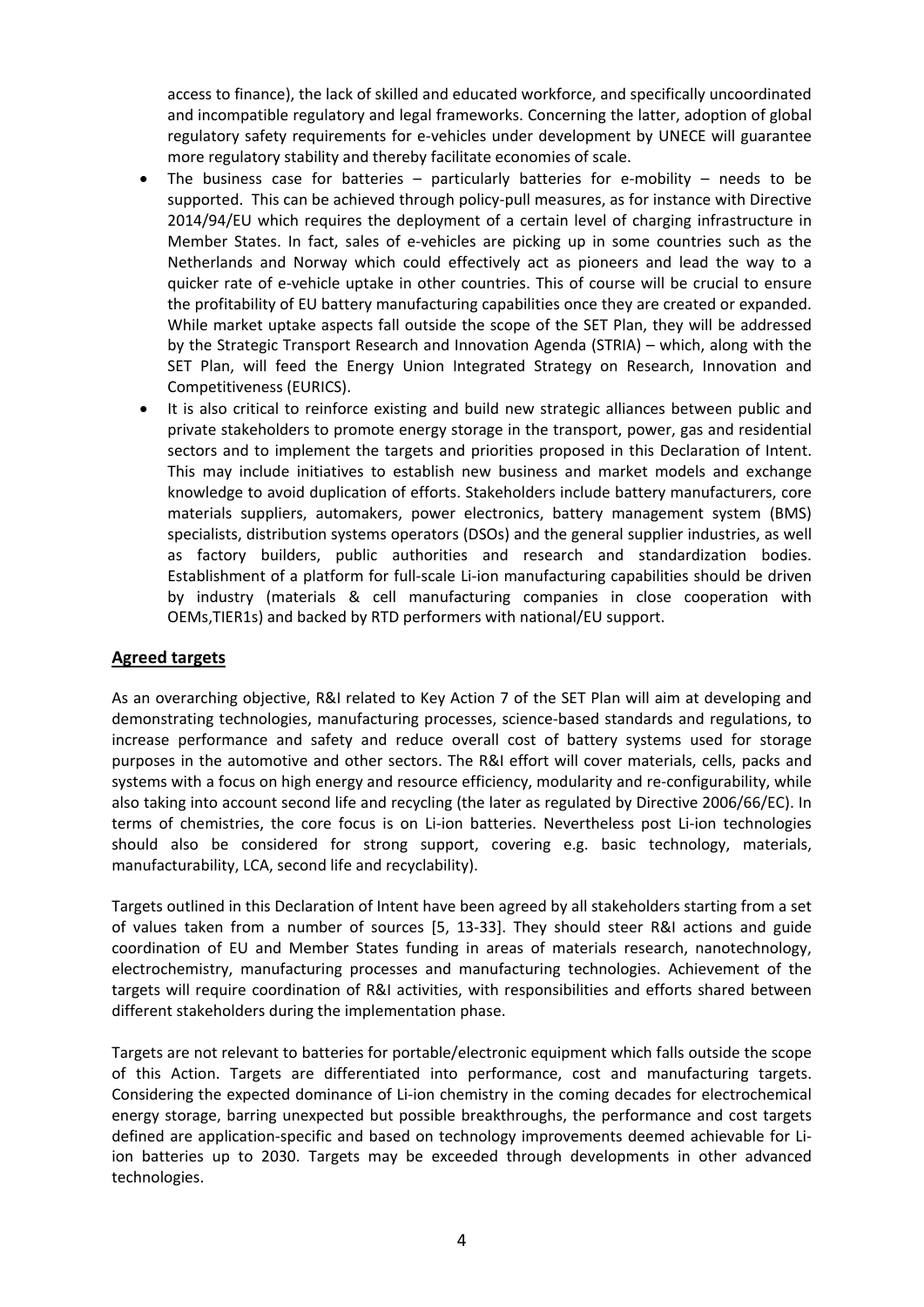### *a) Performance targets*

Successful deployment of batteries for automotive applications requires meeting a number of performance criteria. It is acknowledged that it may be difficult to achieve some targets concurrently, e.g. gravimetric versus volumetric energy density, gravimetric energy density versus fast charge time or energy versus power demand at cell level). Furthermore, some performance parameters are affected by use conditions (e.g. battery cycle life may strongly be strongly affected by the frequency of fast recharge). Such interdependencies need to be considered.

|                                                    |                                                                            | <b>Current</b><br>(2014/2015) | 2020      | *2030   |
|----------------------------------------------------|----------------------------------------------------------------------------|-------------------------------|-----------|---------|
|                                                    | Performance targets for automotive applications unless otherwise indicated |                               |           |         |
| $\mathbf{1}$                                       | Gravimetric energy density [Wh/kg]                                         |                               |           |         |
|                                                    | pack level                                                                 | 85-135                        | 235       | > 250   |
|                                                    | cell level                                                                 | 90-235                        | 350       | >400    |
| $\overline{2}$<br>Volumetric energy density [Wh/I] |                                                                            |                               |           |         |
|                                                    | pack level                                                                 | 95-220                        | 500       | > 500   |
|                                                    | cell level                                                                 | 200-630                       | 750       | >750    |
| 3                                                  | Gravimetric power density [W/kg]                                           |                               |           |         |
|                                                    | pack level                                                                 | 330-400                       | 470       | >470    |
|                                                    | cell level                                                                 |                               | 700       | >700    |
| 4                                                  | Volumetric power density [W/I]                                             |                               |           |         |
|                                                    | pack level                                                                 | 350-550                       | 1.000     | >1.000  |
|                                                    | **cell level                                                               |                               | 1.500     | > 1.500 |
| 5                                                  | Fast recharge time [min]<br>(70-80% ∆SOC)                                  | 30                            | 22        | 12      |
| 6                                                  | Battery life time (at normal ambient temperature)                          |                               |           |         |
|                                                    | Cycle life for BEV*** to 80% DOD<br>[cycles]                               |                               | 1.000     | 2000    |
|                                                    | Cycle life for Stationary to 80%<br>DOD [cycles]                           | 1000-3000                     | 3000-5000 | 10000   |
|                                                    | Calendar life [years]                                                      | $8 - 10$                      | 15        | 20      |

\*: Post‐Lithium ion technologies are assumed relevant in this time frame

\*\*: May also be relevant to stationary applications

\*\*\* Cycle life for PHEV must be bigger

### *b) Cost targets*

The medium term target date for cost targets is set to 2022 (as opposed to 2020) to allow more time for these targets to be met.

#### **Table b**

| <b>TARGETS</b> |                                                                                     | <b>Current</b><br>(2014/2015) | 2022 | 2030 |
|----------------|-------------------------------------------------------------------------------------|-------------------------------|------|------|
| Cost target    |                                                                                     |                               |      |      |
|                | Battery pack cost for automotive<br>applications [€/kWh]                            | 180-285                       | 90   | 75   |
| $\mathbf{2}$   | Cost for stationary applications<br>requiring deep discharge cycle<br>[€/kWh/cycle] |                               | 0,1  | 0,05 |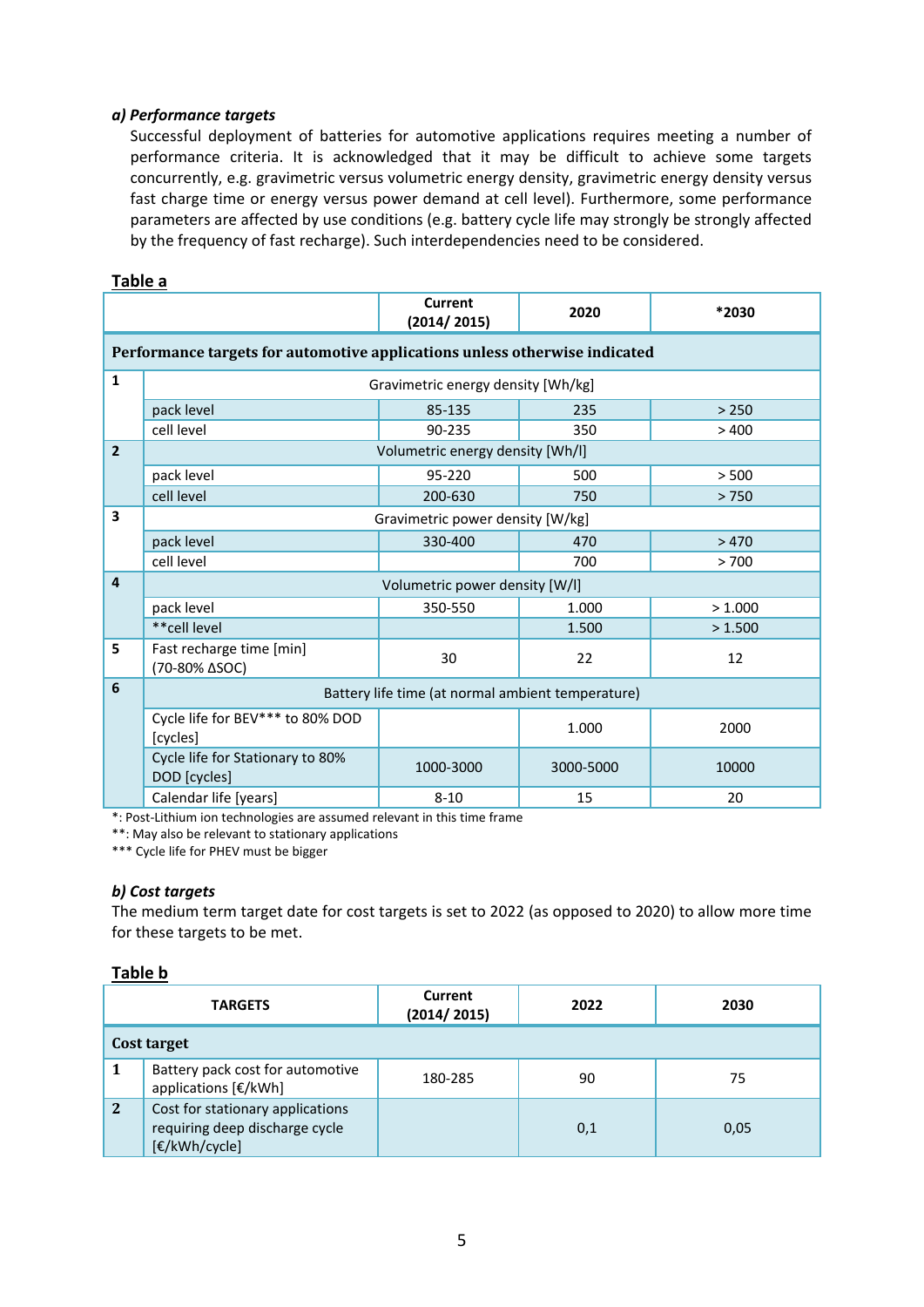#### *c) Manufacturing targets*

#### **Table c**

| <b>TARGETS</b> |                                                                                                                                                                | <b>Current</b><br>(2014/2015) | 2020                                       | 2030                                      |
|----------------|----------------------------------------------------------------------------------------------------------------------------------------------------------------|-------------------------------|--------------------------------------------|-------------------------------------------|
|                | <b>Manufacturing targets</b>                                                                                                                                   |                               |                                            |                                           |
| $\mathbf{1}$   | Automotive (Li-ion and next<br>generation post-lithium) battery<br>cell production in EU $[GWh/year]$ <sup>1</sup><br>(% supporting EU PHEV+BEV<br>production) | $0,15 - 0,20$                 | 5<br>(50% of the 0.5 M<br>EVs with 20 kWh) | 50<br>(50% of the 2 M EVs<br>with 50 kWh) |
| $\overline{2}$ | *Utility Storage (Li-ion and next<br>generation post-lithium) battery<br>cell production in EU [GWh/year]                                                      | $0.07 - 0.10$                 | 2.2                                        | 10                                        |
| 3              | Recycling                                                                                                                                                      |                               |                                            |                                           |
|                | ** Battery collection/take back<br>rate                                                                                                                        | 45% (Sept 2016)               | 70%                                        | 85%                                       |
|                | Recycling efficiency<br>(by average weight)                                                                                                                    | 50%                           | 50%                                        | 50%                                       |
|                | Economy of recycling                                                                                                                                           | Not economically<br>viable    | Break even                                 | Economically viable                       |
| $\overline{4}$ | Second Life                                                                                                                                                    | Not developed                 | Developed                                  | Fully established                         |

\* The energy storage capacity in GWh depends strongly on the implementation rate of intermittent renewable electricity sources and market models behind those.

\*\* These targets are based on numbers defined in Directive 2006/66/EC. This Directive is being revised and targets should be consistent with the revised Directive.

For stationary energy storage the SET‐Plan R&I will aim at developing and demonstrating technology, manufacturing processes, standards and systems, which have the potential of driving high‐efficiency (>90%) battery based energy storage system cost **below €150/kWh** (for a 100kW reference system) and a lifetime of thousands of cycles by 2030 to enable them to play an important role in smart grids. This will require development of a variety of battery chemistries and supercapacitors to cope with varying operation modes. For stationary storage systems the cost of electrochemical modules (in €/kWh), the cost of the inverters / power electronics (in €/kW), and the cost of installation/integration (in €) need to be considered. Efforts should cover materials, cells, modules but with a focus on battery systems targeting modularity and re‐configurability and considering as well second life and recycling aspects.

In addition to the targets above, there are other requirements for which it is more difficult to set SMART targets. Such requirements include enhanced safety through risk mitigation as well as increased efficiency, reduction in the use of critical materials, reduced environmental impact and implementation of Eco-design (energy savings and solvent reduction) for advanced battery materials/components manufacturing processes. Furthermore, interoperability, system integration

<sup>1</sup> Two assumptions were made when defining this target value, based on projected global sales for PHEV+BEV in <sup>2020</sup> and <sup>2030</sup> of 2.5M and <sup>10</sup> <sup>M</sup> vehicles respectively: (a) the percentage for EU OEMs production of PHEV+BEVs is assumed to be maintained at the current level of 20% for both 2020 (with an average energy capacity of 20 kWh) and 2030 (with an average energy capacity of 50 kWh); (b) EU battery manufacturers will supply half of the cells needed for the PHEVs+BEVs produced by EU OEMs.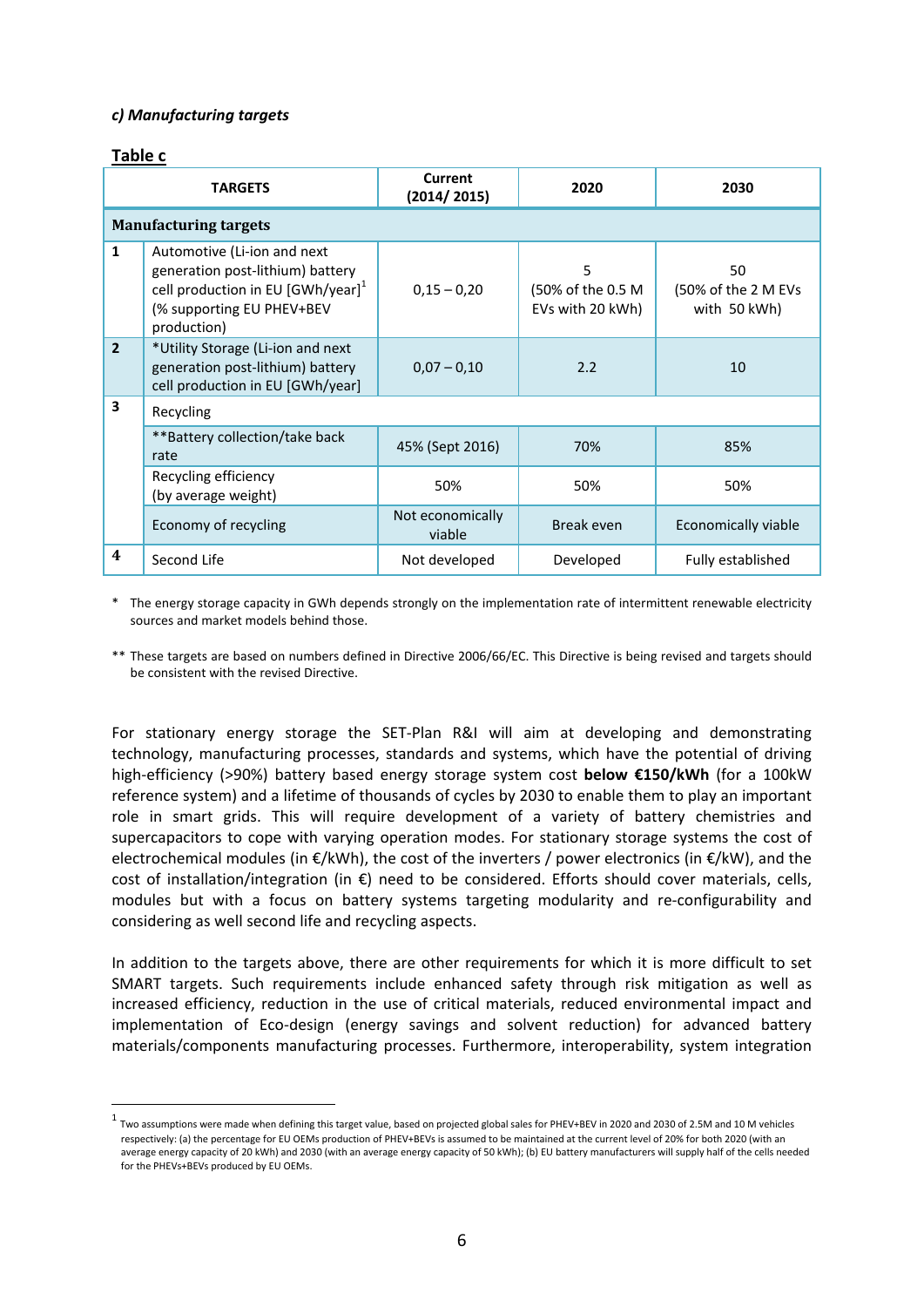at pack level, standardization, regulations, workforce and education – as outlined e.g. in [23, 25, 28, 30, 34] ‐ are important.

# **Next steps**

The stakeholders agree to develop within 6 months a detailed implementation plan for the delivery of these targets, determine joint and/or coordinated actions, identify the ways in which the EU and national research and innovation programs could most usefully contribute, identify the contributions of the private sector, research organizations, and universities, identify all issues of a technological, socio-economic, regulatory or other nature that may be of relevance in achieving the targets, and report regularly on the progress with the purpose to monitor the realisation of the targets and take rectifying action where and whenever necessary.

## **References**

- 1. *A Framework Strategy for a Resilient Energy Union with Forward‐Looking Climate Change Policy.*, 2015.
- 2. *Energy Union Factsheet ‐ Brussels 26/02/2015, MEMO/15/4485*, 2015.
- 3. *The Electromobility Platform ‐ Recommendations on decarbonisation of transport* 2016, EURELECTRIC ‐ Union of the Electricity Industry
- 4. *For a European Industrial Renaissance ‐ COM(2014) 14 final ‐ SWD(2014) 14 final* 2014.
- 5. Pillot, C., *The rechargeable battery market and main trends 2014‐2015*, in *Batteries 2015 ‐*  2015: Nice, France.
- 6. *Systems Perspectives on Electromobility*, 2013.
- 7. *Final Report ‐ KETs: TIME TO ACT; High‐Level Expert Group on Key Enabling Technologies (available at:*

*http://ec.europa.eu/DocsRoom/documents/11082/attachments/1/translations/en/rendition s/native)*, 2015, European Commission.

- 8. *COM(2014) 297 final. "On the review of the list of critical raw materials for the EU and the implementation of the Raw Materials Initiative". Communication from the Commission to the European Parliament, the Council, the European Economic and Social Committee and the Committee of the Regions*
- 9. *Report on critical raw materials for the EU, report of the Ad hoc working group on defining critical raw materials. DG ENTR, May 2014, available at <http://ec.europa.eu/growth/sectors/raw‐materials/specific‐interest/critical/index\_en.htm>.*
- 10. *Annexes to the report on critical raw materials for the EU, report of the Ad hoc working group on defining critical raw materials. DG ENTR, 25 May 2014, available at <http://ec.europa.eu/growth/sectors/raw‐materials/specific‐interest/critical/index\_en.htm>.*
- 11. Zepf V., R.A., Rennie C., Ashfield M. & Simmons J.,, *Materials critical to the energy industry. An introduction*, 2014, BP p.l.c. p. 94.
- 12. *COM (2015) 6317 final ‐Towards an Integrated Strategic Energy Technology (SET) Plan: Accelerating the European Energy System Transformation* EUROPEAN COMMISSION Brussels, .
- 13. *Multiannual Roadmap for the Contractual Public Private Partnership European Green Vehicles Initiative* 2013, EGVI PPP (European Technology Platforms ERTRAC, EPoSS and SmartGrids).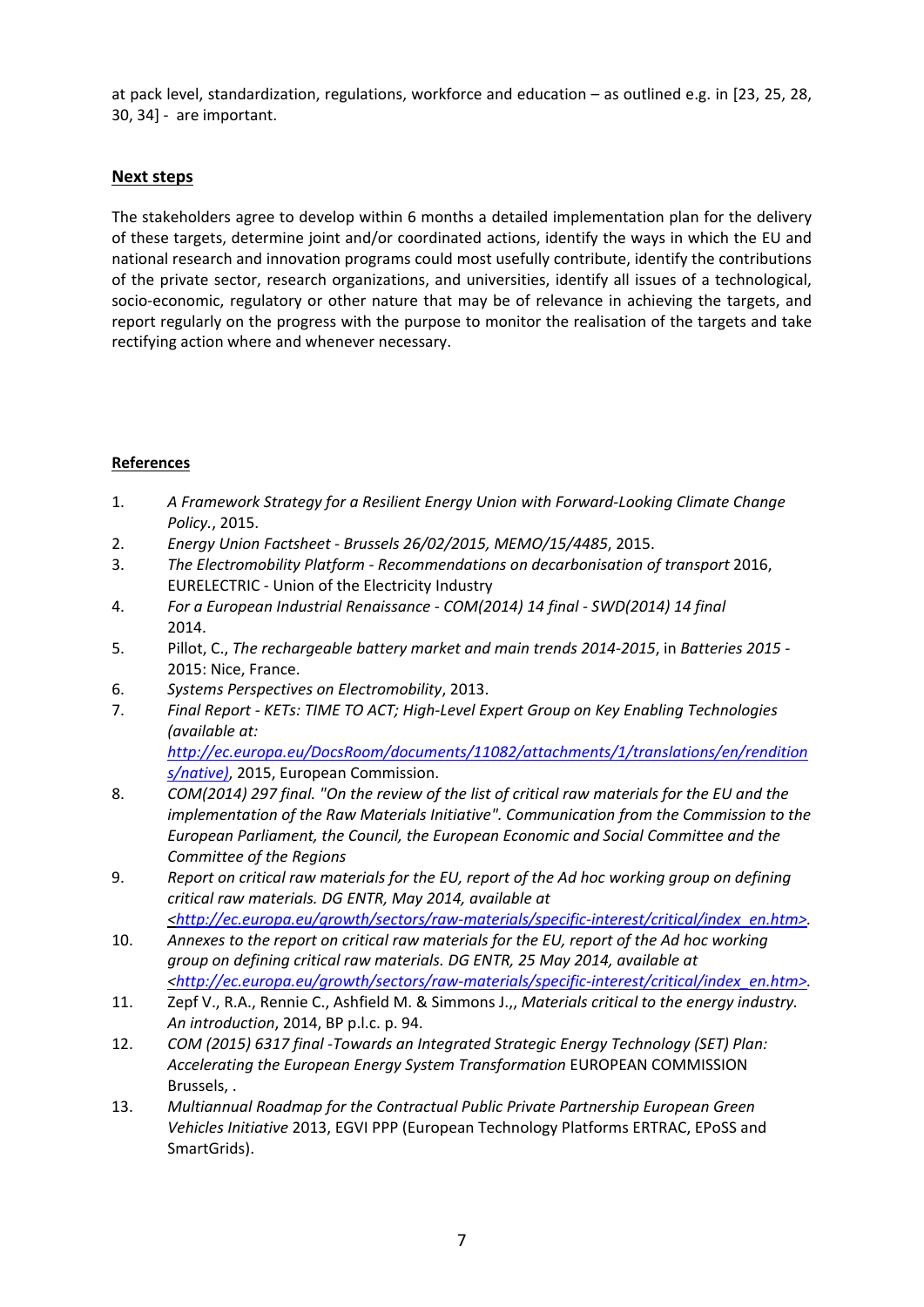- 14. *BatPaC: A Lithium‐Ion Battery Performance and Cost Model for Electric‐Drive Vehicles*, ANL (Argonne National Laboratory).
- 15. Anderman, M., *Tesla battery report*, 2014, Advanced Automotive Batteries. p. 39.
- 16. *Cost and performance of EV batteries* in 2012, Element Energy Limited ‐ The Committee on Climate Change: Cambridge. p. 100.
- 17. *EV Everywhere Grand Challenge*, 2013, Department of Energy's (DOE) ‐ USA.
- 18. *Electrochemical Energy Storage Technical Team Roadmap*, June 2013, US Drive.
- 19. *Will solar, batteries and electric cars re‐shape the electricity system?*, 2014, UBS. p. 58.
- 20. (ICF), G.D., et al., *Impact of Electric Vehicles* 2011, CE Delft: Delft. p. 68.
- 21. *Directive 2006/66/EC of the European Parliament and of the Council on Batteries and Accumulators and waste batteries and accumulators and repealing Directive 91/157/EEC*, 2006, OJ L266/1 26 September 2006.
- 22. *A Review of Battery Technologies for Automotive Applications*, 2013, EUROBAT.
- 23. *EUROBAT e‐mobility ‐ Battery R&D Roadmap 2030 ‐ Battery Technology for Vehicle Applications*, 2015, EUROBAT. p. 36.
- 24. *Tesla website*. Available from: https://www.teslamotors.com/models‐charging#/highpower.
- 25. *The Industry‐Driven Initiative on Advanced Materials for low carbon energy technologies ‐ EMERIT (Energy Materials for Europe – Research and Industry innovating Together)*, 2015.
- 26. Dr. Axel Thielmann, A.S., Prof. Dr. Ralf Isenmann, Prof. Dr. Martin Wietschel, *Technology Roadmap Energy storage for Electric mobility 2030*, 2013, Fraunhofer Institute for Systems and Innovation Research ISI. p. 32.
- 27. *Overview Document ‐ Strategic Energy Technology (SET) Plan: Towards an Integrated Roadmap: R&I challenges and Needs of the EU Energy System*, 2014, EUROPEAN COMMISSION Brussels, . p. 54.
- 28. *Annex I\_Part II\_Competitive, Efficient, Secure, Sustainable&Flexible Energy System ‐ Strategic Energy Technology (SET) Plan: Towards an Integrated Roadmap: R&I challenges and Needs of the EU Energy System*, 2015, EUROPEAN COMMISSION Brussels, . p. 166.
- 29. *Annex I\_Part III\_Fostering Innovation\_Market‐Driven\_Framework ‐ Strategic Energy Technology (SET) Plan: Towards an Integrated Roadmap: R&I challenges and Needs of the EU Energy System*, 2015, EUROPEAN COMMISSION Brussels, . p. 37.
- 30. *SEC(2011) 1609 final ‐ Materials Roadmap Enabling Low Carbon Energy Technologies*, in *Commission Staff Working Paper*, European Commission.
- 31. William Tokash, A.D., *Executive summary: Market Data: Advanced Batteries for Utility‐Scale Energy Storage*, 2016, Navigant research.
- 32. Eroglu, D., K.R. Zavadil, and K.G. Gallagher, *Critical link between materials chemistry and cell‐ level design for high energy density and low cost lithium‐sulfur transportation battery.* Journal of The Electrochemical Society, 2015. **162**(6): p. A982‐A990.
- 33. Nykvist, B. and M. Nilsson, *Rapidly falling costs of battery packs for electric vehicles.* Nature Climate Change, 2015. **5**(4): p. 329‐332.
- 34. Georgakaki, A., von Estorff, U., Peteves, S.D., *Strategic Energy Technology (SET) Plan Roadmap on Education and Training. Availability and mobilisation of appropriately skilled human resources. Available from:*

*https://setis.ec.europa.eu/system/files/SET%20Plan%20Roadmap%20on%20Education%20a nd%20Training.pdf*, 2014.